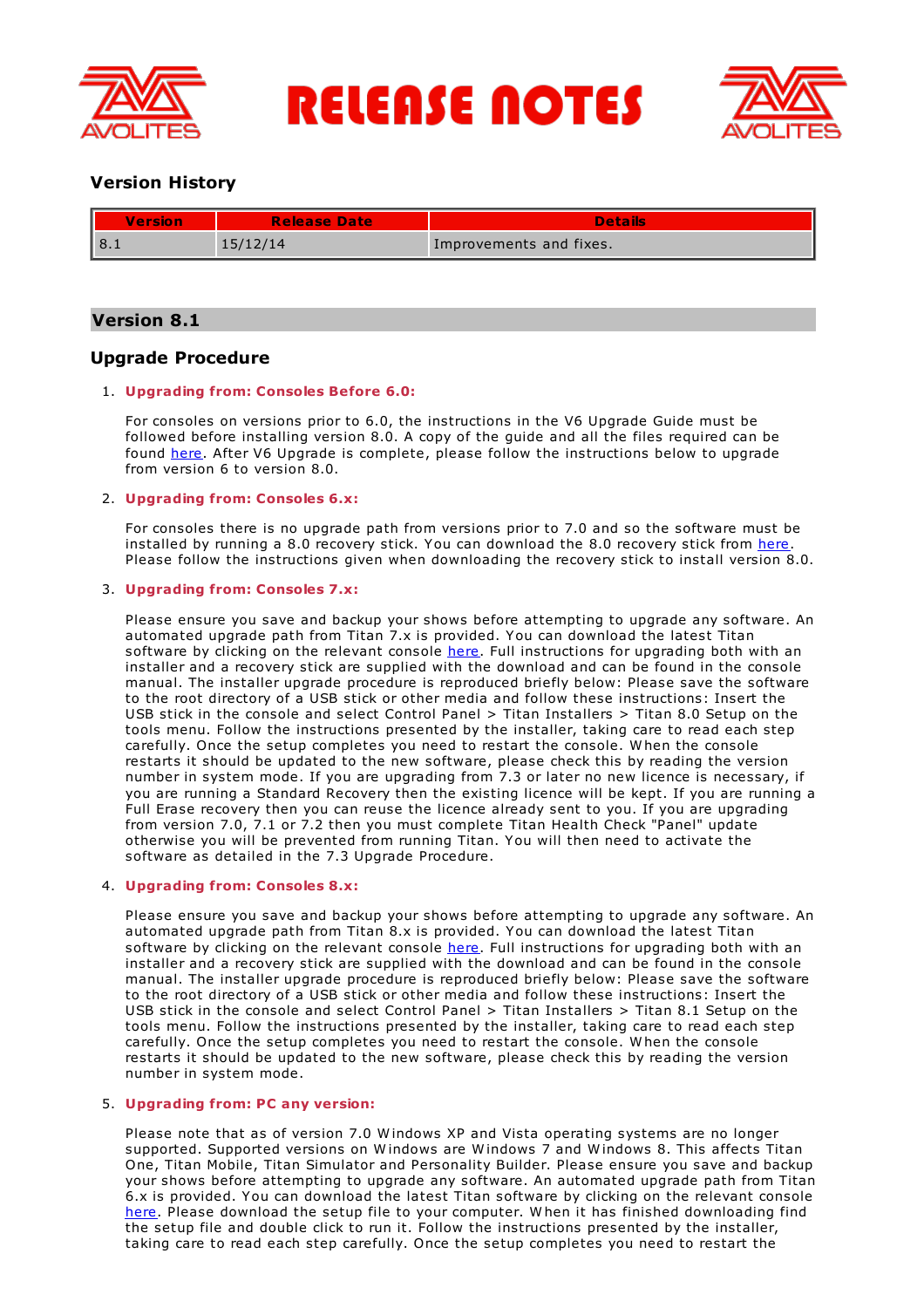computer.

### **Improvements**

### 1. **Moved Playback Page display on Quartz:**

W e have moved the location of the playback page display on the Quartz to the right of the playbacks. This ensures that the playback legends now line up with the playback faders.

### 2. **Merge Palette Defaults to Shared:**

We have changed the guessed palette type when merging information into an existing palette. It will now select shared instead of global. This is to allow easy access to updating palettes with specific fixture type information. It will still change to normal if differing information is detected in the programmer.

### 3. **Made CITP more tolerant of Bad Devices:**

W ith the previous version, if a device reported bad CITP information the device would be ignored. We have changed this so as much of the good information is used as possible. In some cases it allows you to still patch and see thumbnails from those devices. The user will still have to correct the bad data. This was added to allow versions of Arkaos to be patched when reporting malformed CITP information.

### 4. **ArtNet Legacy Frame Rate Option:**

A new ArtNet option has been added which allows full frame rate across all universes. This can be set by enabling the Legacy mode in the ArtNet settings. We have added this for compatibility with the DP2000 ArtNet to DMX converter. This setting will seriously effect the performance of your ArtNet and should only be used with the DP2000 device.

### 5. **ArtNet Overrun:**

The overrun option added to ArtNet allows you to specify that the console resends the last changed DMX frame 3 times before entering reduced frame rate operation. Although not part of the standard this was added for greater compatibility with certain ArtNet recievers such as the Artistic License Etherlynx 2.

## **Bugs Fixed**

#### 1. **All Pixel Map Outputs Freeze:**

Around once every 5 days of contuinuous use, all Pixel Map outputs from the desk will freeze. It is not possible to create new effects or fire new effects.

#### 2. **Backup console stuck in Safe Mode:**

Sometimes when you shutdown the master console the backup console gets stuck in safe mode. You have to restart the software to output DMX.

#### 3. **New Show does not reset DMX Module Options:**

W hen performing a new show all DMX module options such as ArtNet and Streaming ACN settings are not reset.

### 4. **Remote UI may stop updating for cetain parameters:**

W hen connected to a master console the UI on the remote console may stop updating for certain parameters. This only ocurrs when in a Multi-User enviroment on consoles that are not the master.

#### 5. **Corrupt characters from ArtNet Poll prevent saving DMX settings:**

Some ArtNet devices may report corrupted or unsupported characters in the ArtPoll response.<br>W hen these nodes are added to your show the entire DMX configuration is not saved in the show file.

#### 6. **Software crash with session lost screen:**

We have fixed crash issues which would result in Session Lost screens appearing to the user even when not in a session.

### 7. **Name "Broadcast Streaming ACN" incorrectly used:**

W hen Assigning Streaming ACN outputs, the nodes show up in DMX Settings as "Broadcast Streaming ACN". It should say Streaming ACN Universe X.

### 8. **Avolites AI, Patched with 1 Fixture through Active Fixture:**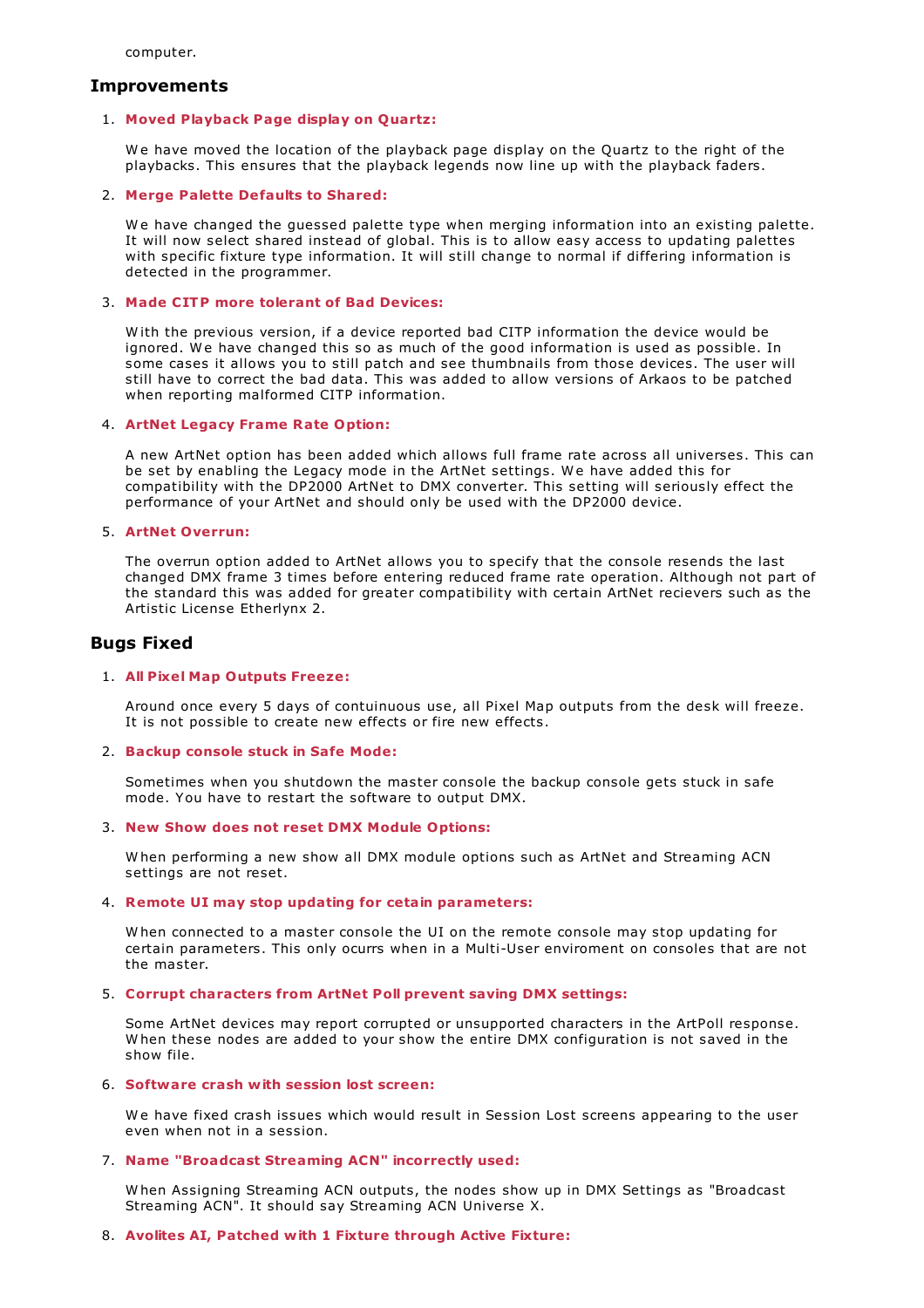W hen patching AI through active fixture, only a single fixture would be patched rather than the full number of fixtures. This only applies to AI V8 Beta release. The latest release on AI V8 is required.

### 9. **Playback Key Profile setting is not copied:**

W hen copying a playback, the selected key profile setting for the playback is not copied.

#### 10. **Individual attribute clear causes fixture to realease:**

In certain circumstances when Locating a fixture then changing and clearing a single attribute could result in the entire fixture releasing to the last used cue values.

### 11. **Show DMX Address for Fixtures workspace is not saved:**

The setting to hide or show the DMX address on fixture handles in the fixtures workspace was not saved in the show and would be lost after restart.

#### 12. **Tiger Touch consoles with U-DMX cards stop sending DMX:**

Any Tiger Touch consoles with U-DMX cards fitted may stop sending DMX after around 6 hours of operation. This effects the original Tiger Touch and Tiger Touch Pro consoles. The Tiger Touch II consoles are unaffected.

### 13. **DBO not releasing:**

If the Grand Master is enabled, the DBO button blacks out the stage. But when releasing the button, the stage stays black, until the fader is brought down to zero and brought up again.

#### 14. **Crossfade cue list with times does not work with Go button:**

If there are cue fade times on a cue list set to Manual Crossfader the Go button will only work once and then not work again. You can still progress the cue list by moving the fader up and down but the Go button will no longer have any effect. Cue lists without times do not exhibit this issue.

### 15. **Unable to connect V8.0 Pearl Experts to other V8.0 consoles:**

W e have relaxed what versions can be connected together in multi-user to avoid this scenario ocurring again. Please note that you are not able to connect consoles running V8.0 to V8.1.

### 16. **Auto Legends for Position Palettes show as Black Colour:**

A black colour swatch was incorrectly used to legend position palettes.

#### 17. **Unable to set times on CueList Cue:**

Moving a cue between two cue lists results in you not being able to edit times on the moved cue.

### 18. **Pearl Expert Wing Wheels reset to Console Wheels:**

W hen choosing the Pearl Expert wheels to be on the wing, this setting would be lost after restarting the console.

#### 19. **Grand Master fader disabled on restart:**

After restarting the console the Grand Master enabled setting would reset to disabled.

#### 20. **In Unfold, merge requires double press:**

In unfold cue list a playback swop must be pressed twice before the replace/merge menu appears.

#### 21. **Palettes from V7 Stuck:**

Some Version 7 Palettes cause fixtures to be stuck in the programmer in version 8.

### 22. **Preset Palettes break Chase Cue Timings:**

Using preset palettes in chase cues would cause the cue to have zero times. This would result in the chase running quickly and no ability to change the speed.

#### 23. **Slow to Load or Startup:**

W hen loading some shows with filter relevant palettes enabled the console hangs for an extended period on loading show.

#### 24. **Triggers not loading from V7 Shows:**